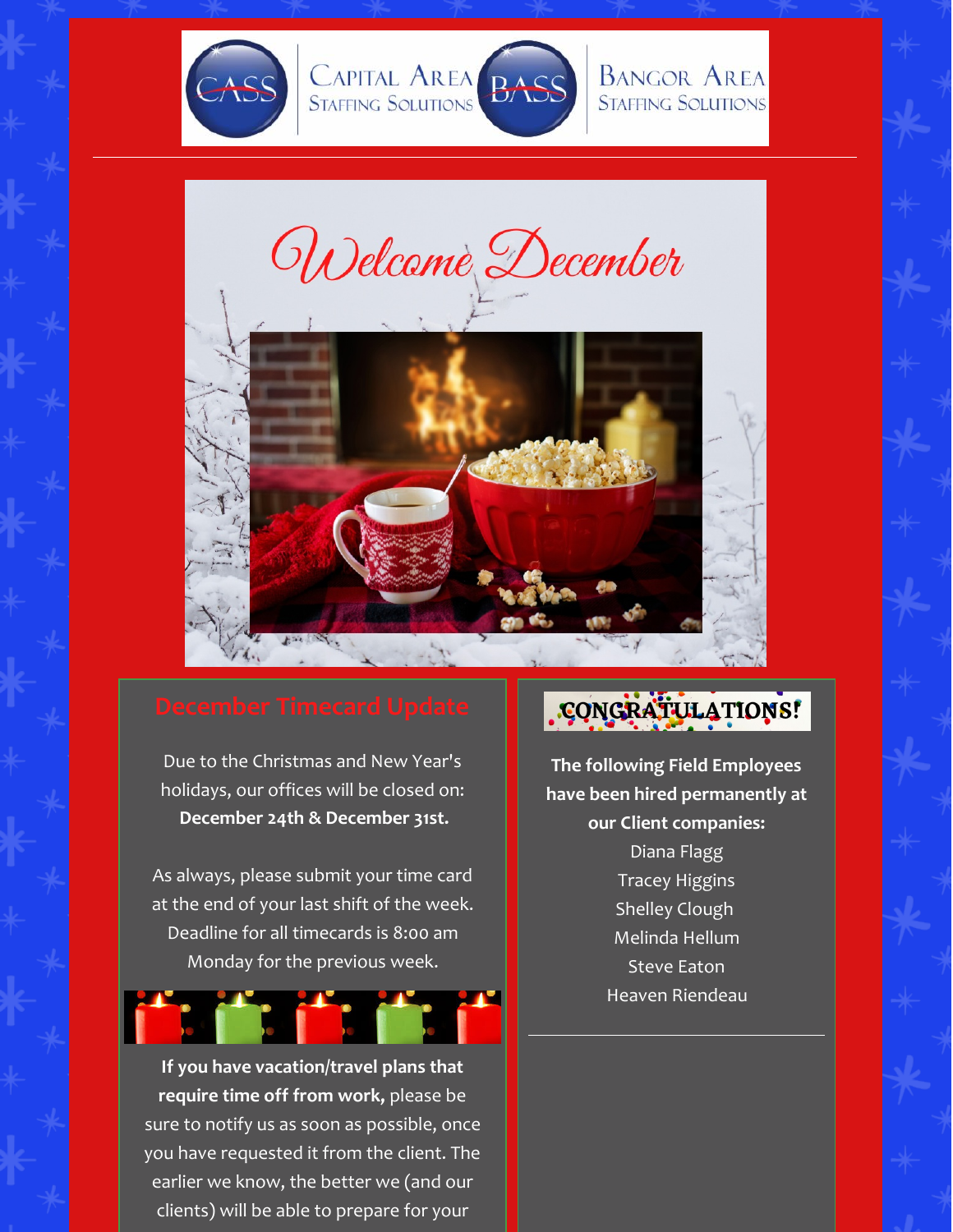absence.



# *Special Things To Do In Maine in December*

#### **Coastal Maine Botanical Gardens**

November 20th thru January 1st Gardens Aglow will light up the Boothbay peninsula for the seventh year in a row in 2021 as a driving tour. A driving tour of magical delight for this now annual family tradition .

https://www.mainegardens.org/eventsexhibits/gardens-aglow/

## **Waterville Opera House**

#### The Nutcracker

December 10th thru the 12th Let the holiday magic begin with a fabulous journey to the Land of Sweets, where toy soldiers, dancing mice, and delicious treats help make holiday dreams come true. The return of Bossov Ballet! https://www.watervillecreates.org/shows /the-nutcracker/

## Winter fun!

There is tubing, cross-country skiing, downhill skiing and of course, getting outside having fun with the family. In the Bangor area, check out Hermon Mountain.

https://www.skihermonmountain.com/



### December Dates and Facts

December 6th Last day of Hanukkah

December 7th -National Pearl Harbor [Remembrance](https://www.almanac.com/calendar/date/2021-12-7) Day.

December 21st is the Winter [Solstice](https://www.almanac.com/content/first-day-winter-winter-solstice)

December 25th Christmas Day

December 26th is the first day of [Kwanzaa](https://www.almanac.com/content/when-is-kwanzaa).

# **Sheet Pan Quesadillas**



INGREDIENTS: tbsp. extra-virgin olive oil bell peppers, chopped onion, chopped

- 1 1/2 lb. ground beef
- 1 tsp. chili powder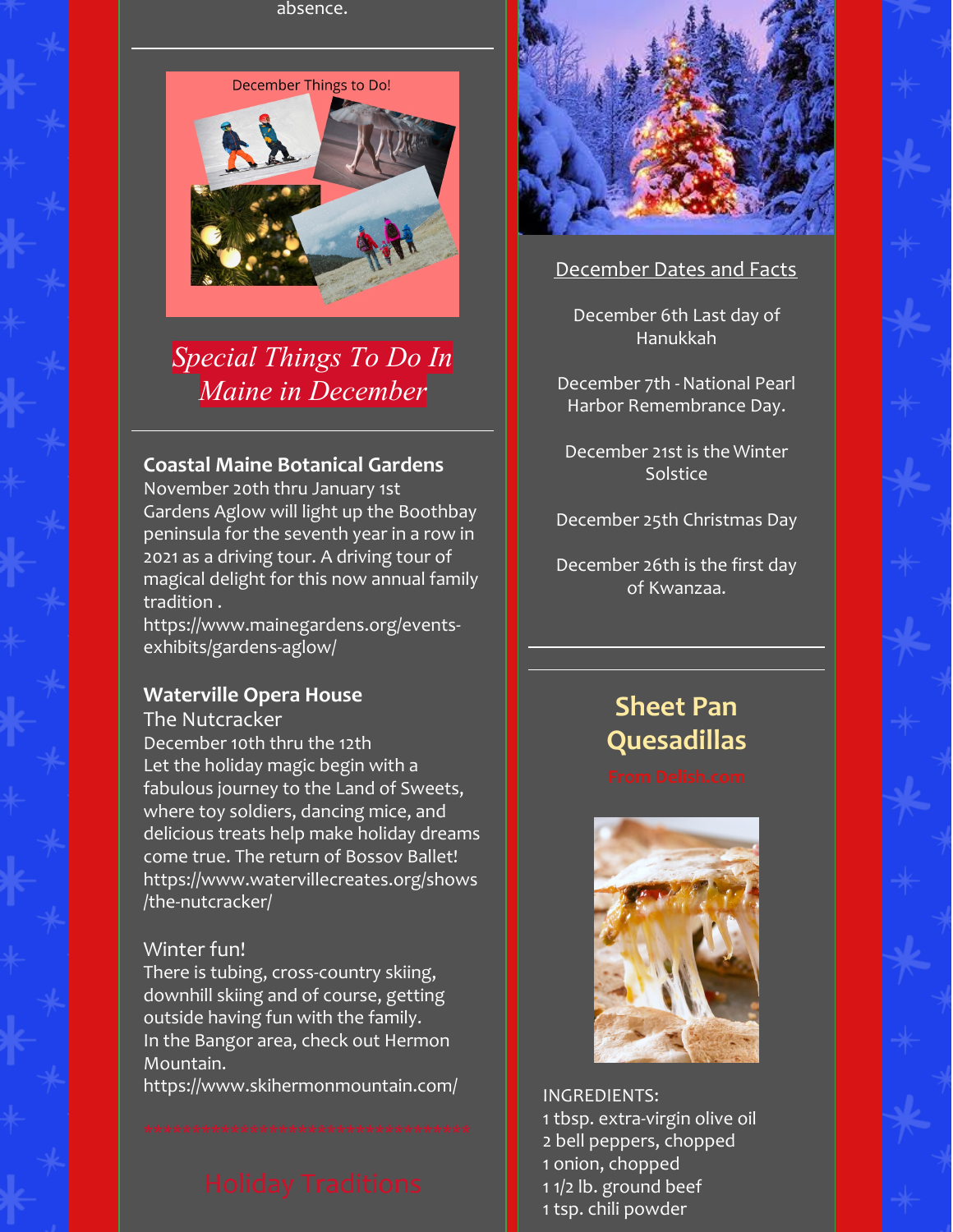

In this holiday season, families and friends get together to create new holiday traditions or continue family traditions handed down to them.

Here are a few ideas: Plan a cookie swap. A yummy way to have a get together and share family cookie recipes.

Binge watch Christmas movies: Make a bucket of popcorn and watch ELF, The Polar Express, White Christmas and lots more.

Gather the family and friends and host a Dreidel Spinoff. Let each family member spin a dreidel. Using a stop watch, record the time each dreidel spins. If your dreidel spins the longest, you win.

## We are Hiring!!

Capital Area Staffing Solutions and Bangor Area Staffing Solutions have many CAREER opportunities available!

Do you know someone who is looking for a new opportunity? Please ask them to review the listings on our website and send their resume for consideration.



1 tsp. cumin 1/2 tsp. smoked paprika Kosher salt Freshly ground black pepper 8 large flour tortillas 1 c. shredded cheddar 1 c. shredded monterey 2 green onions, thinly sliced Sour cream, for garnish Pico de gallo, for garnish

#### Directions

Preheat oven to 425°. In a large skillet over medium heat, heat olive oil. Add bell peppers and onion and cook until soft, about 5 minutes. Remove from skillet and set aside. Add ground beef to skillet and cook, breaking up meat with a wooden spoon, until beef is no longer pink, about 5 minutes. Drain fat, then stir in cumin, chili powder, paprika and season with salt and pepper. On a half sheet, place 6 tortillas around the edges of the pan so that about half of each tortilla hangs over side. Place another tortilla in the center to cover pan completely, then top with ground beef, pepper and onion mixture, cheeses, and green onions.

Place another tortilla in the center (on top of all fillings), then fold each tortilla towards center. Place a second baking sheet on top of tortillas (to help quesadilla hold is shape!) and bake until tortillas are beginning to turn crispy, about 20 minutes. Remove baking sheet from on top and continue baking until tortillas are golden and crispy, about 15 minutes more. Slice into rectangles and serve warm with sour cream and pico de gallo.